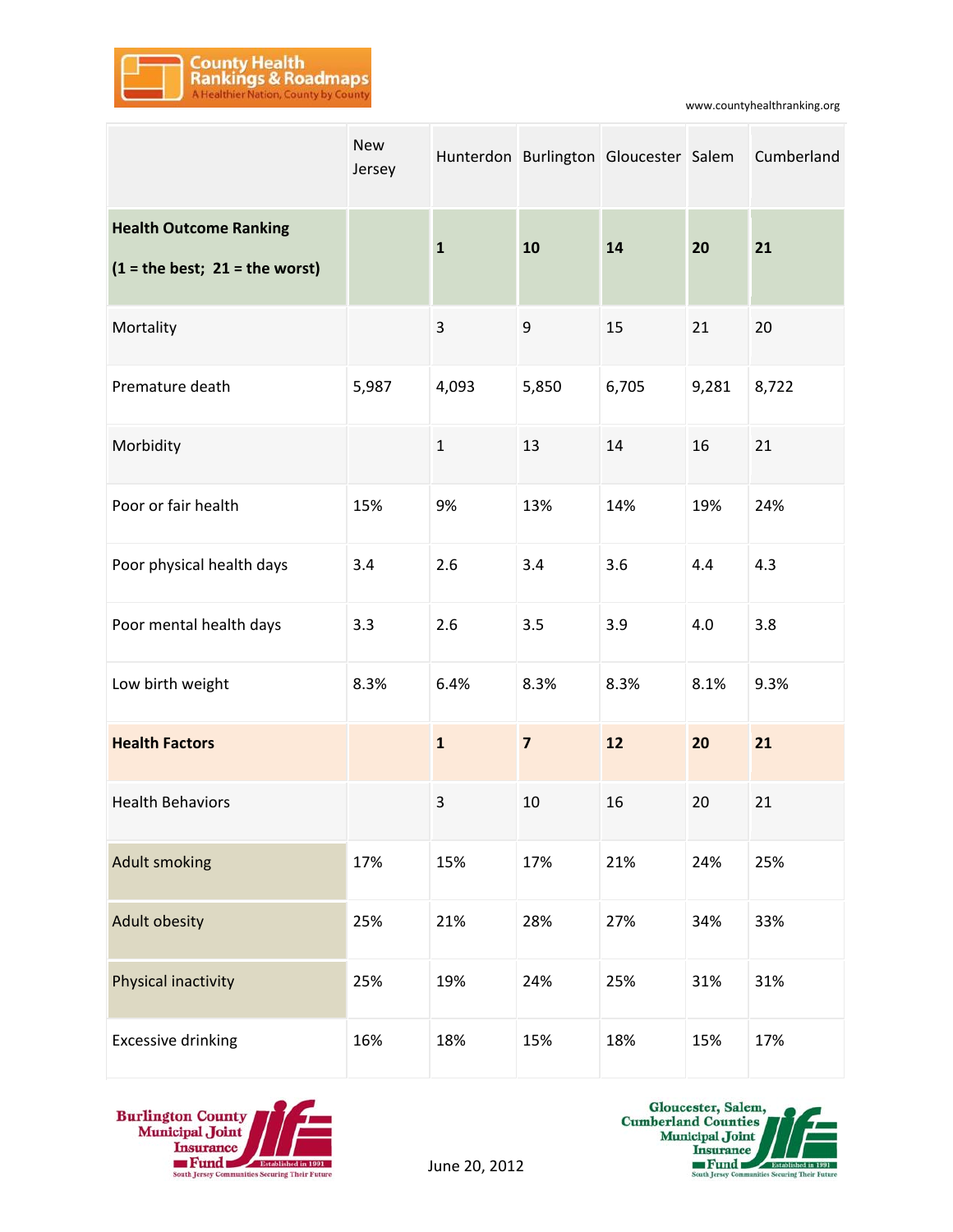

www.countyhealthranking.org

| Motor vehicle crash death rate          | 9     | $\overline{7}$ | 11             | 11      | 22    | 20              |
|-----------------------------------------|-------|----------------|----------------|---------|-------|-----------------|
| Sexually transmitted infections         | 276   | 108            | 249            | 193     | 346   | 407             |
| Teen birth rate                         | 25    | $\overline{4}$ | 21             | 18      | 38    | 75              |
| <b>Clinical Care</b>                    |       | $\mathbf{1}$   | 8              | 12      | 20    | 19              |
| Uninsured                               | 14%   | 7%             | 11%            | 11%     | 13%   | 19%             |
| Primary care physicians                 | 808:1 | 465:1          | 1,026:1        | 1,525:1 |       | 1,839:1 1,668:1 |
| Preventable hospital stays              | 72    | 58             | 66             | 82      | 96    | 78              |
| Diabetic screening                      | 80%   | 85%            | 79%            | 81%     | 70%   | 78%             |
| Mammography screening                   | 62%   | 67%            | 63%            | 62%     | 63%   | 62%             |
| Social & Economic Factors               |       | $\mathbf{1}$   | $\overline{7}$ | 9       | 16    | 21              |
| High school graduation                  | 89%   | 91%            | 96%            | 93%     | 77%   | 79%             |
| Some college                            | 64%   | 76%            | 68%            | 65%     | 54%   | 38%             |
| Unemployment                            | 9.5%  | 7.0%           | 9.0%           | 10.0%   | 11.3% | 13.3%           |
| Children in poverty                     | 14%   | 4%             | 8%             | 9%      | 17%   | 26%             |
| Inadequate social support               | 22%   | 16%            | 19%            | 19%     | 23%   | 28%             |
| Children in single-parent<br>households | 28%   | 14%            | 25%            | 24%     | 34%   | 44%             |